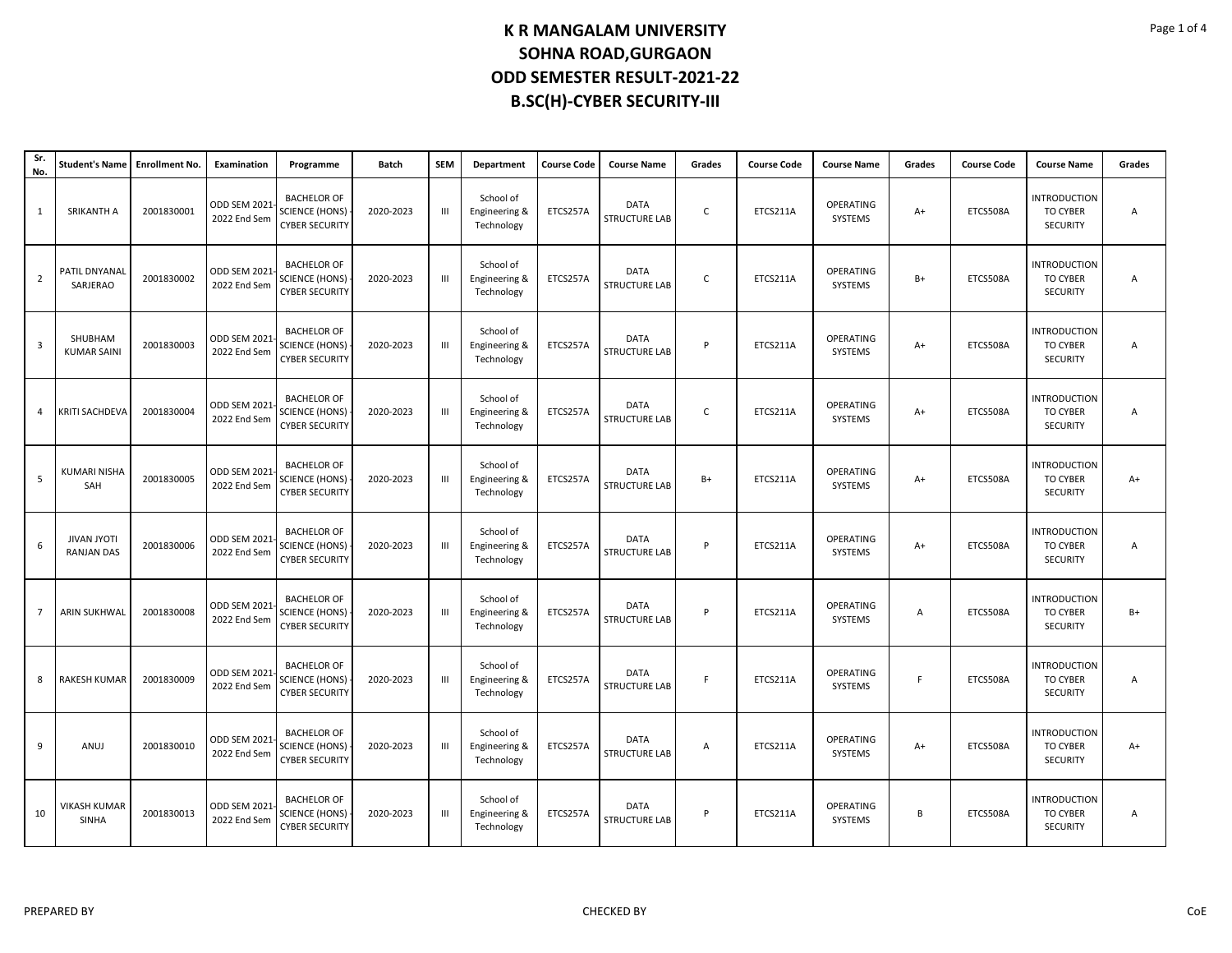| Sr.<br>No.     | Student's Name   Enrollment No.         |            | Examination                         | Programme                                                            | Batch     | <b>SEM</b>         | Department                               | <b>Course Code</b> | <b>Course Name</b>              | Grades       | <b>Course Code</b> | <b>Course Name</b>                                            | Grades | <b>Course Code</b> | <b>Course Name</b>             | Grades |
|----------------|-----------------------------------------|------------|-------------------------------------|----------------------------------------------------------------------|-----------|--------------------|------------------------------------------|--------------------|---------------------------------|--------------|--------------------|---------------------------------------------------------------|--------|--------------------|--------------------------------|--------|
| 1              | SRIKANTH A                              | 2001830001 | <b>ODD SEM 2021</b><br>2022 End Sem | <b>BACHELOR OF</b><br><b>SCIENCE (HONS)</b><br><b>CYBER SECURITY</b> | 2020-2023 | $\mathbf{H}$       | School of<br>Engineering &<br>Technology | ETCS217A           | <b>DATA</b><br><b>STRUCTURE</b> | C            | ETCS509A           | <b>INTRODUCTION</b><br><b>TO CYBER</b><br><b>SECURITY LAB</b> | $A+$   | ETCS255A           | OPERATING<br><b>SYSTEM LAB</b> | $A+$   |
| $\overline{2}$ | PATIL DNYANAL<br>SARJERAO               | 2001830002 | ODD SEM 2021<br>2022 End Sem        | <b>BACHELOR OF</b><br><b>SCIENCE (HONS)</b><br><b>CYBER SECURITY</b> | 2020-2023 | Ш                  | School of<br>Engineering &<br>Technology | ETCS217A           | DATA<br><b>STRUCTURE</b>        | P            | ETCS509A           | INTRODUCTION<br>TO CYBER<br><b>SECURITY LAB</b>               | $A+$   | ETCS255A           | OPERATING<br><b>SYSTEM LAB</b> | $B+$   |
| 3              | SHUBHAM<br><b>KUMAR SAINI</b>           | 2001830003 | <b>ODD SEM 2021</b><br>2022 End Sem | <b>BACHELOR OF</b><br><b>SCIENCE (HONS)</b><br><b>CYBER SECURITY</b> | 2020-2023 | $\mathop{\rm III}$ | School of<br>Engineering &<br>Technology | ETCS217A           | <b>DATA</b><br><b>STRUCTURE</b> | C            | ETCS509A           | <b>INTRODUCTION</b><br>TO CYBER<br><b>SECURITY LAB</b>        | А      | ETCS255A           | OPERATING<br><b>SYSTEM LAB</b> | A      |
| $\overline{4}$ | <b>KRITI SACHDEVA</b>                   | 2001830004 | <b>ODD SEM 2021</b><br>2022 End Sem | <b>BACHELOR OF</b><br><b>SCIENCE (HONS)</b><br><b>CYBER SECURITY</b> | 2020-2023 | Ш                  | School of<br>Engineering &<br>Technology | ETCS217A           | <b>DATA</b><br><b>STRUCTURE</b> | $\mathsf{C}$ | ETCS509A           | <b>INTRODUCTION</b><br>TO CYBER<br><b>SECURITY LAB</b>        | Α      | ETCS255A           | OPERATING<br><b>SYSTEM LAB</b> | $A+$   |
| 5              | <b>KUMARI NISHA</b><br>SAH              | 2001830005 | ODD SEM 2021<br>2022 End Sem        | <b>BACHELOR OF</b><br><b>SCIENCE (HONS)</b><br><b>CYBER SECURITY</b> | 2020-2023 | Ш                  | School of<br>Engineering &<br>Technology | ETCS217A           | DATA<br><b>STRUCTURE</b>        | В            | ETCS509A           | <b>INTRODUCTION</b><br>TO CYBER<br><b>SECURITY LAB</b>        | Α      | ETCS255A           | OPERATING<br><b>SYSTEM LAB</b> | Α      |
| 6              | <b>JIVAN JYOTI</b><br><b>RANJAN DAS</b> | 2001830006 | ODD SEM 2021<br>2022 End Sem        | <b>BACHELOR OF</b><br><b>SCIENCE (HONS)</b><br><b>CYBER SECURITY</b> | 2020-2023 | $\mathbf{III}$     | School of<br>Engineering &<br>Technology | ETCS217A           | <b>DATA</b><br><b>STRUCTURE</b> | C            | ETCS509A           | <b>INTRODUCTION</b><br>TO CYBER<br><b>SECURITY LAB</b>        | $A+$   | ETCS255A           | OPERATING<br><b>SYSTEM LAB</b> | Α      |
| 7              | <b>ARIN SUKHWAL</b>                     | 2001830008 | ODD SEM 2021<br>2022 End Sem        | <b>BACHELOR OF</b><br><b>SCIENCE (HONS)</b><br><b>CYBER SECURITY</b> | 2020-2023 | Ш                  | School of<br>Engineering &<br>Technology | ETCS217A           | DATA<br><b>STRUCTURE</b>        | В            | ETCS509A           | INTRODUCTION<br>TO CYBER<br><b>SECURITY LAB</b>               | $A+$   | ETCS255A           | OPERATING<br><b>SYSTEM LAB</b> | Α      |
| 8              | <b>RAKESH KUMAR</b>                     | 2001830009 | <b>ODD SEM 2021</b><br>2022 End Sem | <b>BACHELOR OF</b><br><b>SCIENCE (HONS)</b><br><b>CYBER SECURITY</b> | 2020-2023 | $\mathbf{m}$       | School of<br>Engineering &<br>Technology | ETCS217A           | <b>DATA</b><br><b>STRUCTURE</b> | F            | ETCS509A           | <b>INTRODUCTION</b><br>TO CYBER<br><b>SECURITY LAB</b>        | F.     | ETCS255A           | OPERATING<br><b>SYSTEM LAB</b> | P      |
| 9              | ANUJ                                    | 2001830010 | ODD SEM 2021<br>2022 End Sem        | <b>BACHELOR OF</b><br><b>SCIENCE (HONS)</b><br><b>CYBER SECURITY</b> | 2020-2023 | $\mathbf{m}$       | School of<br>Engineering &<br>Technology | ETCS217A           | DATA<br><b>STRUCTURE</b>        | $B+$         | ETCS509A           | <b>INTRODUCTION</b><br>TO CYBER<br><b>SECURITY LAB</b>        | $A+$   | ETCS255A           | OPERATING<br><b>SYSTEM LAB</b> | $A+$   |
| 10             | <b>VIKASH KUMAR</b><br><b>SINHA</b>     | 2001830013 | ODD SEM 2021<br>2022 End Sem        | <b>BACHELOR OF</b><br><b>SCIENCE (HONS)</b><br><b>CYBER SECURITY</b> | 2020-2023 | Ш                  | School of<br>Engineering &<br>Technology | ETCS217A           | DATA<br><b>STRUCTURE</b>        | C            | ETCS509A           | <b>INTRODUCTION</b><br>TO CYBER<br><b>SECURITY LAB</b>        | A+     | ETCS255A           | OPERATING<br><b>SYSTEM LAB</b> | $B+$   |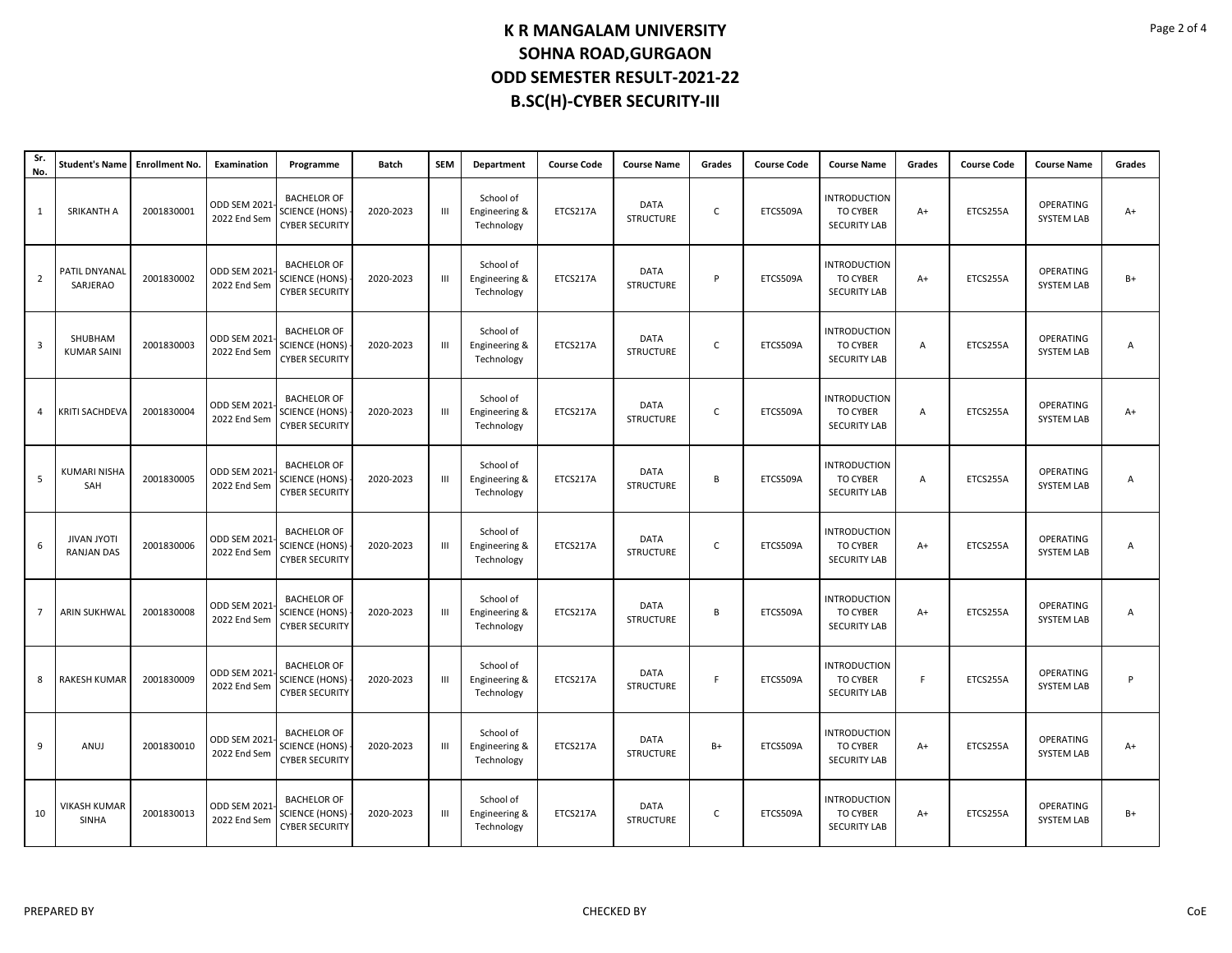| Sr.<br>No.     | <b>Student's Name</b>                   | <b>Enrollment No.</b> | Examination                         | Programme                                                            | Batch     | <b>SEM</b> | Department                               | <b>Course Code</b> | <b>Course Name</b>                 | Grades | <b>Course Code</b> | <b>Course Name</b>                     | Grades      | <b>Course Code</b> | <b>Course Name</b>                   | Grades |
|----------------|-----------------------------------------|-----------------------|-------------------------------------|----------------------------------------------------------------------|-----------|------------|------------------------------------------|--------------------|------------------------------------|--------|--------------------|----------------------------------------|-------------|--------------------|--------------------------------------|--------|
| 1              | SRIKANTH A                              | 2001830001            | ODD SEM 202<br>2022 End Sem         | <b>BACHELOR OF</b><br><b>SCIENCE (HONS)</b><br><b>CYBER SECURITY</b> | 2020-2023 | III        | School of<br>Engineering &<br>Technology | ETCS304A           | <b>COMPUTER</b><br><b>NETWORKS</b> | $B+$   | ETCS365A           | <b>COMPUTER</b><br><b>NETWORKS LAB</b> | A           | ETMA215A           | PROBABILITY<br><b>AND STATISTICS</b> | $B+$   |
| $\overline{2}$ | PATIL DNYANAL<br>SARJERAO               | 2001830002            | <b>ODD SEM 2021</b><br>2022 End Sem | <b>BACHELOR OF</b><br><b>SCIENCE (HONS)</b><br><b>CYBER SECURITY</b> | 2020-2023 | Ш          | School of<br>Engineering &<br>Technology | ETCS304A           | <b>COMPUTER</b><br><b>NETWORKS</b> | B+     | ETCS365A           | <b>COMPUTER</b><br><b>NETWORKS LAB</b> | B           | ETMA215A           | PROBABILITY<br><b>AND STATISTICS</b> | В      |
| 3              | SHUBHAM<br><b>KUMAR SAINI</b>           | 2001830003            | <b>ODD SEM 2021</b><br>2022 End Sem | <b>BACHELOR OF</b><br><b>SCIENCE (HONS)</b><br><b>CYBER SECURITY</b> | 2020-2023 | Ш          | School of<br>Engineering &<br>Technology | ETCS304A           | <b>COMPUTER</b><br><b>NETWORKS</b> | B      | ETCS365A           | <b>COMPUTER</b><br><b>NETWORKS LAB</b> | P           | ETMA215A           | PROBABILITY<br><b>AND STATISTICS</b> | P      |
| 4              | <b>KRITI SACHDEVA</b>                   | 2001830004            | ODD SEM 202:<br>2022 End Sem        | <b>BACHELOR OF</b><br><b>SCIENCE (HONS)</b><br><b>CYBER SECURITY</b> | 2020-2023 | Ш          | School of<br>Engineering &<br>Technology | ETCS304A           | <b>COMPUTER</b><br><b>NETWORKS</b> | Α      | ETCS365A           | <b>COMPUTER</b><br><b>NETWORKS LAB</b> | $\mathsf O$ | ETMA215A           | PROBABILITY<br><b>AND STATISTICS</b> | $B+$   |
| 5              | <b>KUMARI NISHA</b><br>SAH              | 2001830005            | <b>ODD SEM 2021</b><br>2022 End Sem | <b>BACHELOR OF</b><br><b>SCIENCE (HONS)</b><br><b>CYBER SECURITY</b> | 2020-2023 | Ш          | School of<br>Engineering &<br>Technology | ETCS304A           | <b>COMPUTER</b><br><b>NETWORKS</b> | Α      | ETCS365A           | COMPUTER<br><b>NETWORKS LAB</b>        | $\circ$     | ETMA215A           | PROBABILITY<br><b>AND STATISTICS</b> | B      |
| 6              | <b>JIVAN JYOTI</b><br><b>RANJAN DAS</b> | 2001830006            | ODD SEM 202<br>2022 End Sem         | <b>BACHELOR OF</b><br><b>SCIENCE (HONS)</b><br><b>CYBER SECURITY</b> | 2020-2023 | III        | School of<br>Engineering &<br>Technology | ETCS304A           | <b>COMPUTER</b><br><b>NETWORKS</b> | B+     | ETCS365A           | <b>COMPUTER</b><br><b>NETWORKS LAB</b> | P           | ETMA215A           | PROBABILITY<br><b>AND STATISTICS</b> | $B+$   |
| $\overline{7}$ | <b>ARIN SUKHWAL</b>                     | 2001830008            | <b>ODD SEM 2021</b><br>2022 End Sem | <b>BACHELOR OF</b><br><b>SCIENCE (HONS)</b><br><b>CYBER SECURITY</b> | 2020-2023 | III        | School of<br>Engineering &<br>Technology | ETCS304A           | <b>COMPUTER</b><br><b>NETWORKS</b> | P      | ETCS365A           | <b>COMPUTER</b><br><b>NETWORKS LAB</b> | F           | ETMA215A           | PROBABILITY<br><b>AND STATISTICS</b> | B      |
| 8              | RAKESH KUMAR                            | 2001830009            | <b>ODD SEM 2021</b><br>2022 End Sem | <b>BACHELOR OF</b><br><b>SCIENCE (HONS)</b><br><b>CYBER SECURITY</b> | 2020-2023 | Ш          | School of<br>Engineering &<br>Technology | ETCS304A           | <b>COMPUTER</b><br><b>NETWORKS</b> | F      | ETCS365A           | <b>COMPUTER</b><br><b>NETWORKS LAB</b> | F.          | ETMA215A           | PROBABILITY<br><b>AND STATISTICS</b> | P      |
| 9              | ANUJ                                    | 2001830010            | ODD SEM 202:<br>2022 End Sem        | <b>BACHELOR OF</b><br><b>SCIENCE (HONS)</b><br><b>CYBER SECURITY</b> | 2020-2023 | Ш          | School of<br>Engineering &<br>Technology | ETCS304A           | <b>COMPUTER</b><br><b>NETWORKS</b> | A+     | ETCS365A           | <b>COMPUTER</b><br><b>NETWORKS LAB</b> | $A+$        | ETMA215A           | PROBABILITY<br><b>AND STATISTICS</b> | B      |
| 10             | VIKASH KUMAR<br><b>SINHA</b>            | 2001830013            | ODD SEM 202:<br>2022 End Sem        | <b>BACHELOR OF</b><br><b>SCIENCE (HONS)</b><br><b>CYBER SECURITY</b> | 2020-2023 | Ш          | School of<br>Engineering &<br>Technology | ETCS304A           | <b>COMPUTER</b><br><b>NETWORKS</b> | Α      | ETCS365A           | COMPUTER<br><b>NETWORKS LAB</b>        | Α           | ETMA215A           | PROBABILITY<br><b>AND STATISTICS</b> | $B+$   |